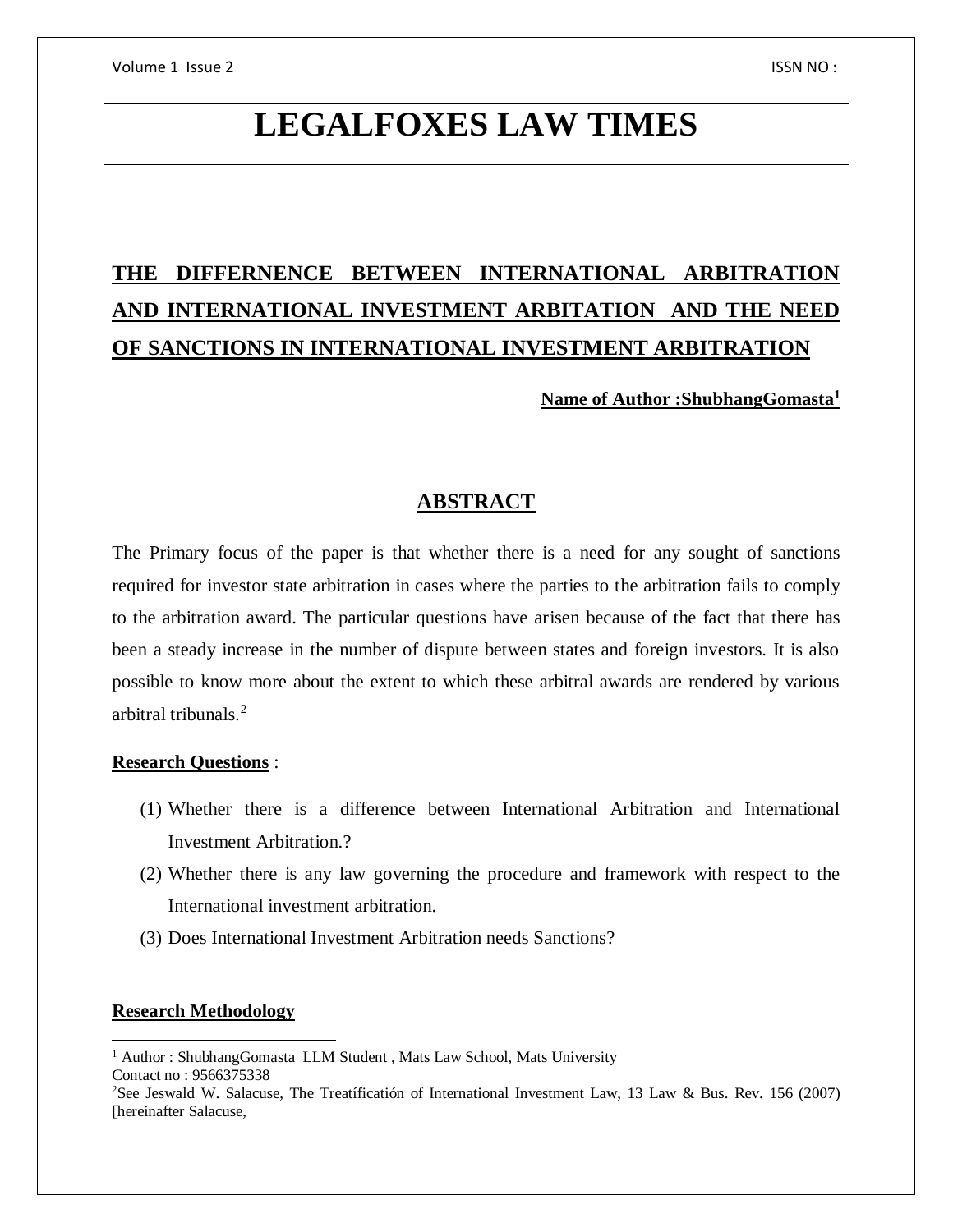The method of research will be totally based on analytical research and secondary data. Various secondary sources such as books and internet websites are being referred for broadening the horizons for understanding the concepts of Arbitration.

#### **INTRODUCTION**

#### *Does International Investment Arbitration Needs Sanctions*

There is although no exact proof of compliance issue and depends on the facts and circumstances of each and every case.The very system of international investment arbitration is one for the compensation for the damages. But not compliance through withdrawal of a measure or putting an end to certain acts or lack of action on the part of the state.<sup>3</sup> The damages or the losses for the violation of investment treaties fulfil a purpose of compensation for investor, and the international investment system is not one of the exemplary or punitive damages. Moreover there are different routes to go through like annulment, set aside and enforcement which do not reflect the decisions by the parties to ISDS dispute not to enforce or to abide by the final award. Further this can be seen as a very good plan to first exhaust the full range of remedies which are available to challenge an award in the absence of an appeal system. Therefore states have used this strategy and has become very good in their defence and therefore take all the possible routes to challenge or delay an enforcement. Such recourse is the very essence of the whole process and should not been interpreted in any light as wrongful on the part of the party using the same.<sup>4</sup>

But the situation took a upside down when a situation arise in which the U.S President had announced that he had suspended all the trade benefits under the general system of general preferences program for its neighbour state Argentina for the reason that the country has failed to pay the compensation which were ordered by two awards passed against the United States by the ICSID tribunals. This came in the context of the international treaty relationship and the trade retaliation as it is considered to be an international trading system.

<sup>&</sup>lt;sup>3</sup>See also Susan D. Franck, The Legitimacy Crisis in Investment Treaty Arbitration: Privatizing Public Law Through Inconsistent Decisions, 73 FordhamL. Rev. 1521, 1530-32 (2005) [hereinafter Franck, imacy Crisis

<sup>4</sup>See Anthea Roberts, Power and Persuasion in Investment Treaty Interpretation: The Dual Role of States, 104 A.J.I.L. 179, 225 (2010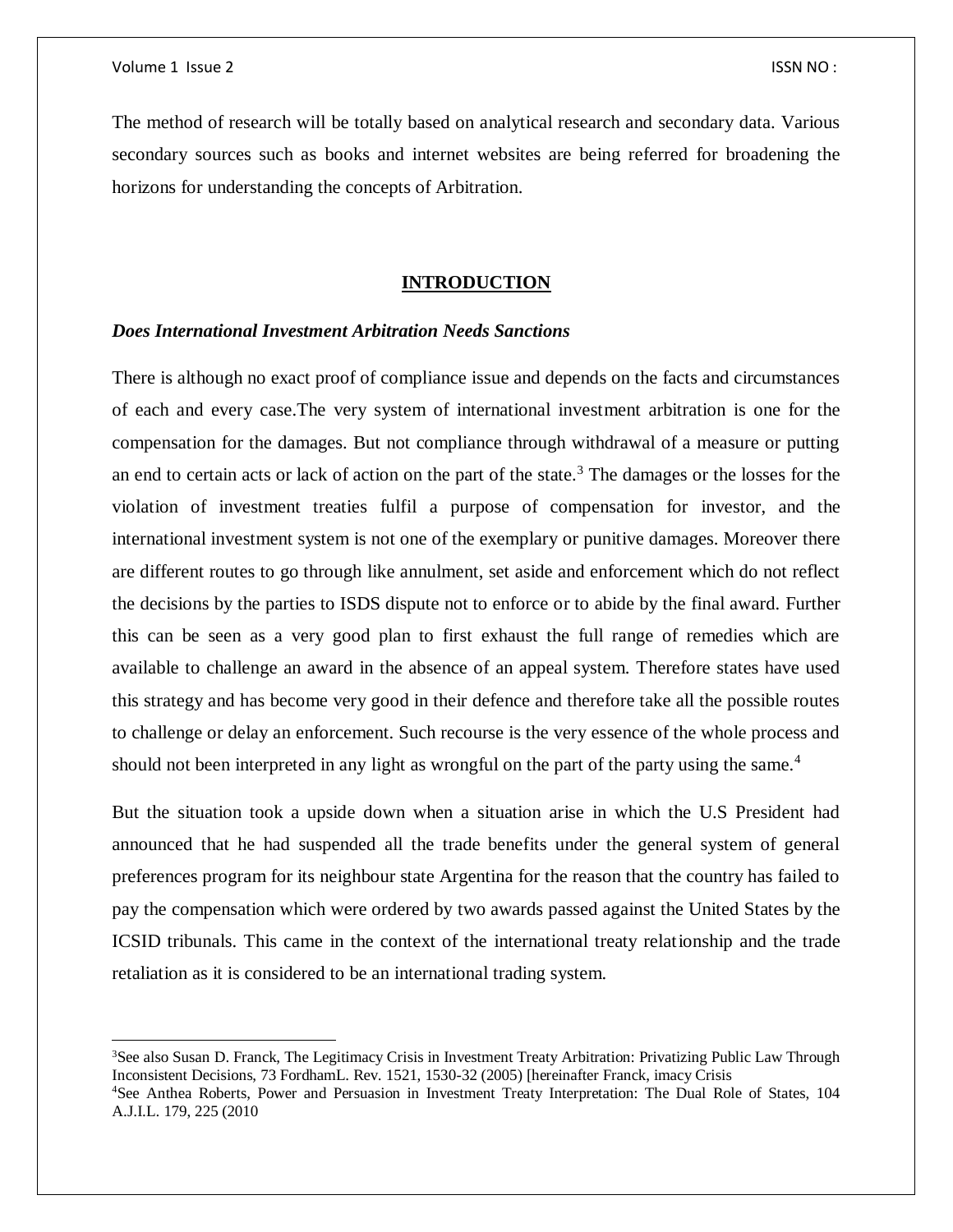For the above mentioned reasons it is very appropriate to argue that there is no need for any sanctions system in the ISDS case and therefore not warranted in the current settings. Some of the arguments which can be set out to prove the above fact are as follows the very first and the basic reason is the economic fairness comparing with the domestic investors.

In the modern world foreign investors enjoy a very protective regime be it targeted investors laws, codes, incentives under the domestic framework and specific state contract. These commitments by the host state a very friendly and a protective environment for foreign operators in the host countries seeking to attract their investment.<sup>5</sup>

Another important point is that a network of bilateral investment treaties and free trade agreement, foreign investors, are singled out as subject of the protection which has been guaranteed by the access to the international arbitration which is very exorbitant. And so some extent derogatory to the principle of international law.<sup>6</sup>

On the other hand domestic investors do not enjoy such level of freedom. If the international community comes up with the idea of sanctions in the cases of non-enforcement of arbitral awards, then in those cases of non-enforcement the later economic actors would be discriminated against. This would disturb fair competition amongst the foreign and domestic investors. The cases are even more sensitive in the cases where there exists a situation of crisis of the host state economy. Further the system of international investment law is one of compensation for awarding damages. i.e. the remedy can be considered as the reparation and monetary compensation for damages, but not compliances through withdrawal of a measure, or putting an end to certain acts or lack of action on the part of the state.

Therefore the damages for the violation of investment treaties fulfil a compensatory purpose for an investor and also in the international investment system cannot be one of the exemplary or punitive damages or sanctions for the wrong doing by the state. Another argument which exist is that Investment treaty remedies are basically not meant to mandate a certain type of set behaviour: for example,they cannot be requested the withdrawal of a law or changes in the

<sup>5</sup> See generally David Schneiderman, Judiáal Politics and International Investment Arbitration: Seeking an Explanation for Conflicting Outcomes , 30 N.W. J. Int'l L. & Bus. 383 (2010.

<sup>6</sup>See Charles N. Brower et al., Is Arbitration a Threat or a Boon to the Legitimacy of International Investment Law?, 9 Chi. J. Int'l L. 471, 497-98 (2009).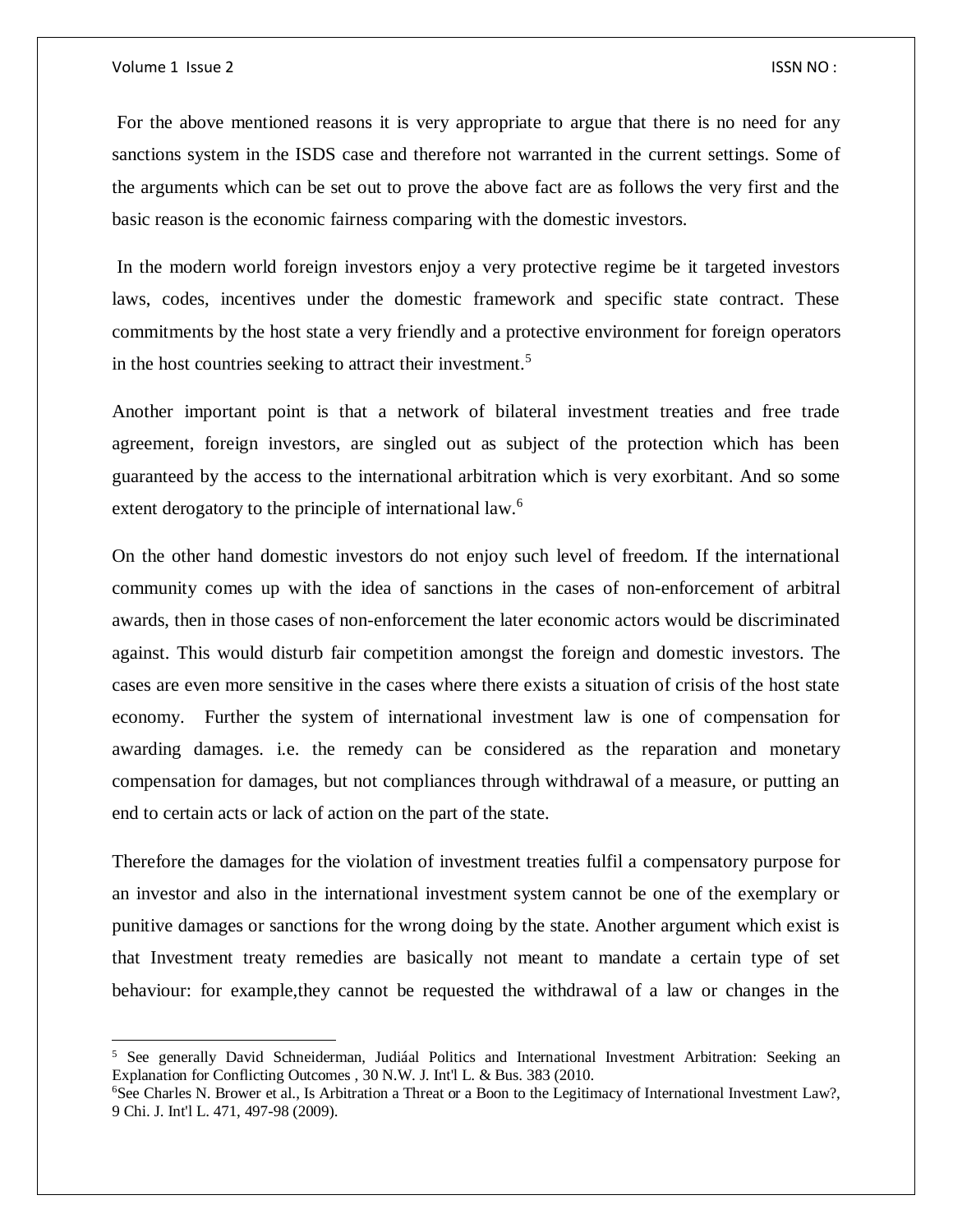$\overline{\phantom{a}}$ 

Constitution or national legislation of state. The enforcement of arbitral award which remains contrary to the domestic laws or the constitution in the views of the host start are important points to consider and remember.

If one thinks about the international trading system. Article 22 (2) of the DSU provides for the possible suspension of the concessions or other obligation as well as retaliation or even cross retaliation, in other agreement in order to force member states to comply with the WTO rules and achieve the overall purpose of the WTO agreement namely maintaining trade balance and also the free flow of goods and services around the globe. The WTO system is not based on the compensation for an aggrieved party but is designed to force the member'sstate to follow the rules. But the same set of rules is not applicable in the area of international trade and international investment. An example was set in the case of High Fructose Corn Syrup NAFTA case. Mexico had not prevailed with the use of countermeasures against the U.S. when the cases were brought under Chapter 11, the compensatory damages chapter of NAFTA. A second set of reasons is that here is unified international investment international law system with a single set of rules and a single dispute settlement system, one of the reasons is that international investment law system is highly atomized and made up a myriad of bilateral, regional and multilateral rules. There are at least two or three sets of rules and institutions that investors can turn to if they want to see their disputes with host states settled through international arbitration.

There is no multilateral investment contract or any sought of frame work which is been facilitated with a single unique international court or arbitration institution that could implement a sanction or a punishment system, similar to what we have seen with the  $WTO.<sup>7</sup>$  In short, there is no authority today that could authorize recourse to sanctions, and it would be dangerous. There was a question which arise in the united states which says that whether having a sanctions system built into the ISDS system patterned on the international trading system would actually avoid today situation where a state is been retaliating in another area of economic relations. Retaliation is possible when obligations stem from a single agreement. But this is not the case here. What the main key between the source of an obligation and the system is concept of compliance..Encourage it could be contended that under universal speculation discretion the

<sup>7</sup>*See, e.g.,* G. John Ikenberry& Anne-Marie Slaughter, Forging a World of Liberty Under Law: U.S. National Security in the 21st Century (2006).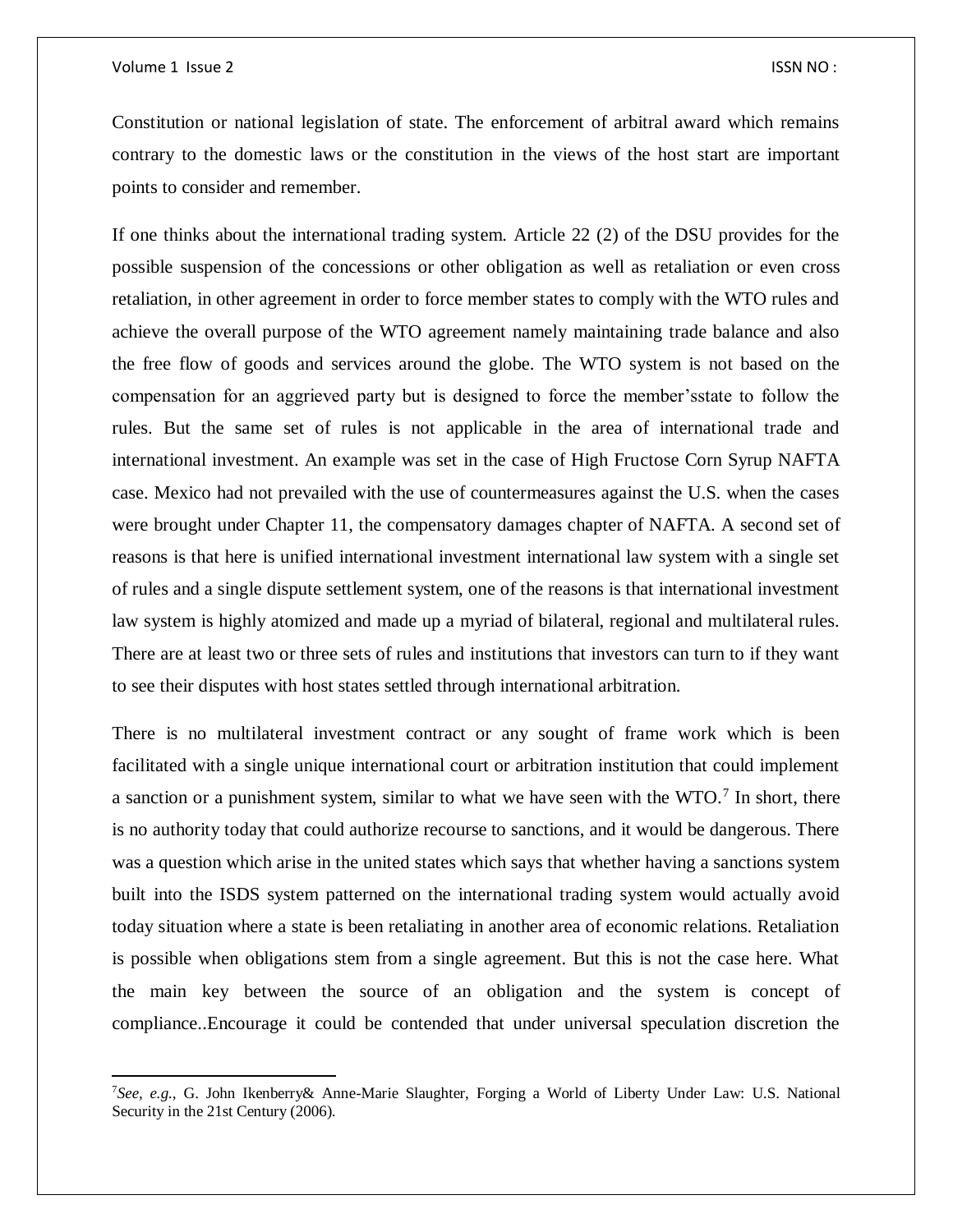outside financial specialists are not totally free and without plan of action if there should arise an occurrence of non-instalment by the condition of the money related remuneration that has been granted by an arbitral tribunal.

The basic arrangement itself may accommodate a method for authorizing an arbitral honour. A few speculation arrangements accommodate the likelihood of a state-state discretion on account of a resistance by the state. In the ICSID Convention: A Commentary referring to Gilbert Guillaume, makes plainly ''refusal to consent to the honour and dependence on State resistance prompts the restoration of the privilege of conciliatory assurance under article 27(1) and may prompt the accommodation of the question to the International court of Justice as per Art. 64.'' So back to strategic assurance and embrace of the claim.

# **THE DIFFERNCE BETWEEN INTERNATIONAL COMMERICAL ARBITRATION AND INTERNATIONAL INVESTMENT ARBITRATION**

The paper will now shift to the focus of commercial arbitration. It is a well established fact that the commercial arbitration has been for many tradition operating both at the domestic and also at the international level. Investment Arbitration have also been existed for some time as of now, as seen from the older cases. The complete concept came in the year 1959, when the first Bilateral investment treaties come into the picture., and when the world bank initiated the ICID Convention in 1965. Now a days the investment arbitration is by now chosen as one of the most common dispute settlement mechanism in thousands of treaties and investment contracts and leads to hundreds of cases per year in practice between state and foreign enterprises.<sup>8</sup>

In the commercial arbitration differences in the legal culture become particularly relevant because of the fact that most institutional arbitration rules provides as Article 21.2 of the ICC Rules, that the tribunal has to take into account the usage of the trade usages which is different from different countries, and regions of the world . On the other side, major differences in the legal culture has been playing an important role in the government and other state institutions have, mainly due to two reasons one been the constitutional framework or due to their

<sup>8</sup> See Jack L. Goldsmith & Eric A. Posner, The Limits of International Law 7, 87 (2005).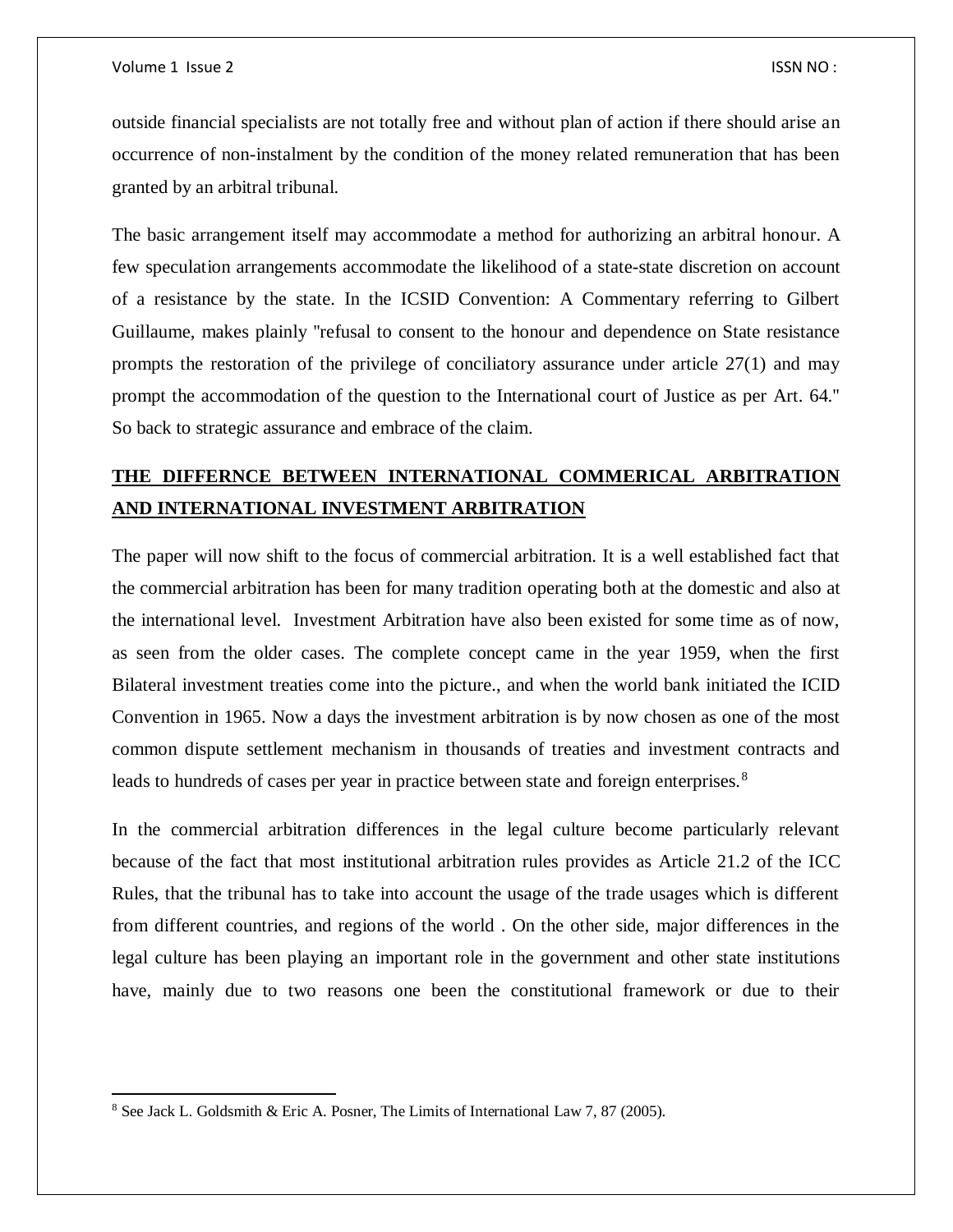#### Volume 1 Issue 2 ISSN NO :

application in practice in a range of different states what some might consider a democracy western style at one end or the dictatorial system at the other.<sup>9</sup>

For the commercial arbitration purpose the only relevant treaty is the New York convention, which deals with the recognition and enforcement of foreign arbitral awards, while the other traditional instrument plays no important role today<sup>10</sup> On the other side investment arbitration ,treaties which concerns the public international law have been provided with the fundamental framework particularly bilateral instrument as more than 2000s BIT, and multilateralinstrument as the ICSID Convention ,the energy charter treaty, and religion instruments such as NAFTA and CAFTA. As far the European law is considered it is applicable for both the commercial and investment arbitration through different ways. In case of commercial arbitrations, quite frequently the issue of mandatory rules such as antitrust law and their qualification as public policy becomes relevant. As far the investment arbitration is concerned the Lisbon Treaty regarding its conflicts with existing BITs has initiated a wide range of issues and discussions and the future competence to conclude new bits by EU Member States. National law plays different role, in the commercial arbitration procedurally its mandatory provisions rule, the arbitrations at the place of arbitration, and a national substantive law is in the great majority of cases what the tribunal has to apply. In speculation assertion, national law assumes an alternate part. Procedurally its compulsory arrangements are of significance if the mediation isn't administered by bargains, for example, ICSID or NAFTA, however been under guidelines of nonadministrative establishments, for example, the ICC or the LCIA which, thus, need to regard the obligatory law at the place of intervention. $^{11}$ 

#### **SELECTION OF THE ARBITRATORS**

The advantage of arbitration is that the parties can select judges of their own choices and confidence. In investment arbitration the situation is different. The usual issues of such disputes are limited are much more limited, since the bilateral as well as multilateral investment protection treaties contain very similar provision dealing with expropriation, fair and equitable

 $\overline{a}$ 

<sup>9</sup>Bankoviç and Others v. Belgium and 16 Other Contracting States, App. no. 52207/00, 2001– XII E.H.R.R. 65.

 $10$  Supra note 7

 $11$  Supra note 7.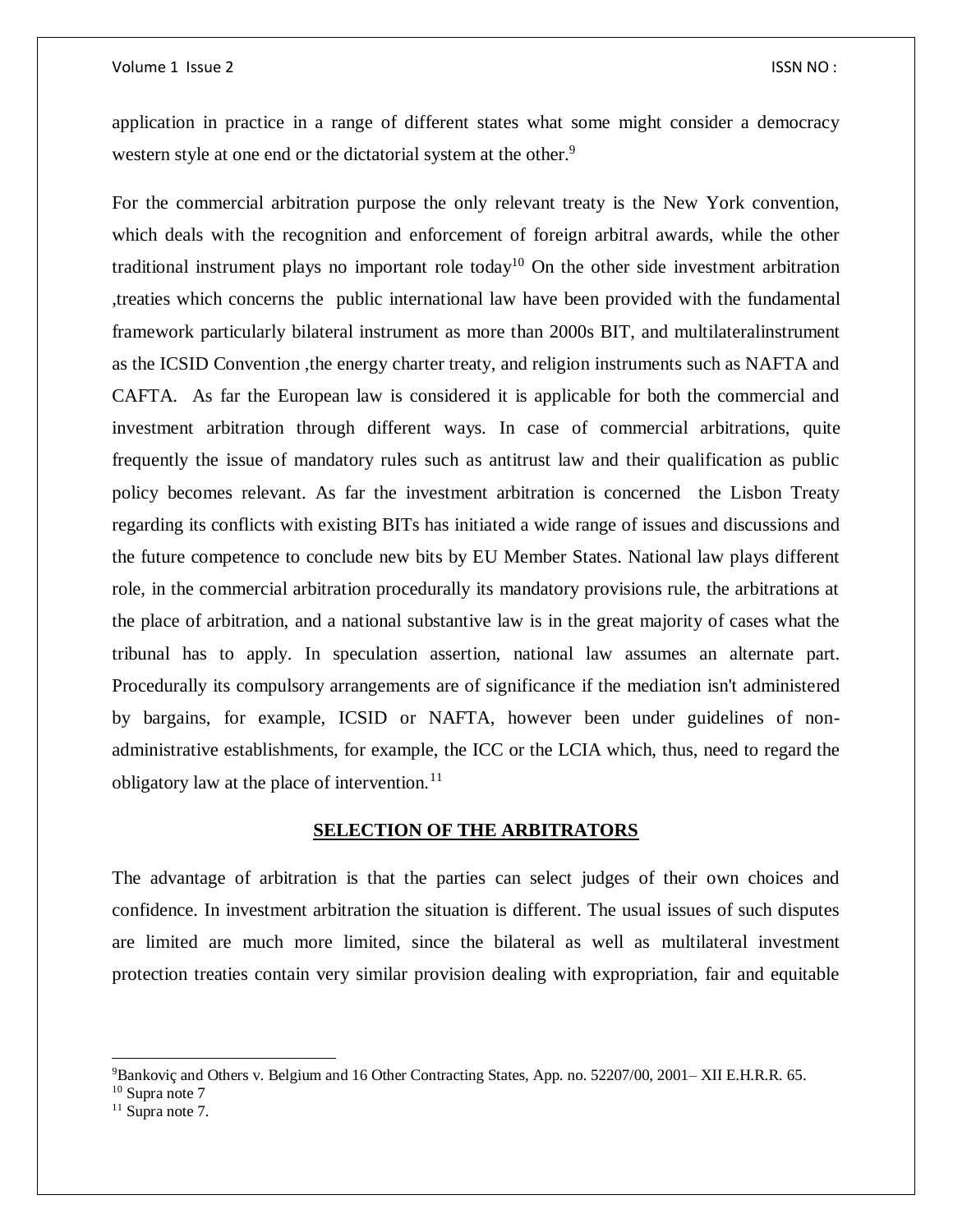#### Volume 1 Issue 2 ISSN NO :

treatment. In perspective of this, the normal skill required from authorities is one of open worldwide law and especially its application to such insurance.

Therefore many arbitration of the commercial arbitration do not want to be chosen by the parties in the investment arbitration and therefore vice versa there are many expert of international law selected for international arbitration are not active in commercial arbitration. However there are kind of group of arbitration who do both kind of arbitration. Both in the commercial and investment arbitration the procedure differ per institution. One of the significant explanations behind the gatherings to concur on assertion is that they have an impact to choose judges of their own certainty. This cannot be replaced by an institution which cannot have the same detailed knowledge of all relevant circumstances of the particular case at hand at the beginning of the procedure.On the off chance that the gatherings or the gathering designated judges can't concur on the decision of an administrator of the tribunal, this arrangement is the errand of the arbitral establishments.<sup>12</sup>Both in business and speculation mediation, the individual methodology vary per foundation. There is no compelling reason to portray them in our specific situation. It can be said that in the regular phase of business assertion, the pool from which the director can be chosen isn't constrained by a particular practise and is comparatively wider in the ambit.

#### **JURISDICTION**

Jurisdiction is an issue which is different in the commercial and investment arbitration. In commercial arbitration jurisdictional dispute are very less frequent. They mostly concern the scope of the contractual arbitration clause, even if the non-signatories are a group of companies or behind a general contractor. Further in an investment arbitration there is a much wider scope of jurisdictional issue and have frequently objections which may result in a bifurcation of the procedure. The consent of the parties to arbitration is expressed in a treaty of pubic international law such as a BIT or the ICSID convention. Thereby, general principles of treaty interpretation, particularly the Vienna Convention<sup>13</sup>, will become relevant in much detail. The state's consent to arbitration may depend on the interpretation of:

– Whether an 'investment' existed;

 $\overline{\phantom{a}}$ 

<sup>12</sup>*See* Chester Brown, A Common Law of International Adjudication 55 (2007).

<sup>&</sup>lt;sup>13</sup> See Chester Brown, A Common Law of International Adjudication 55 (2007).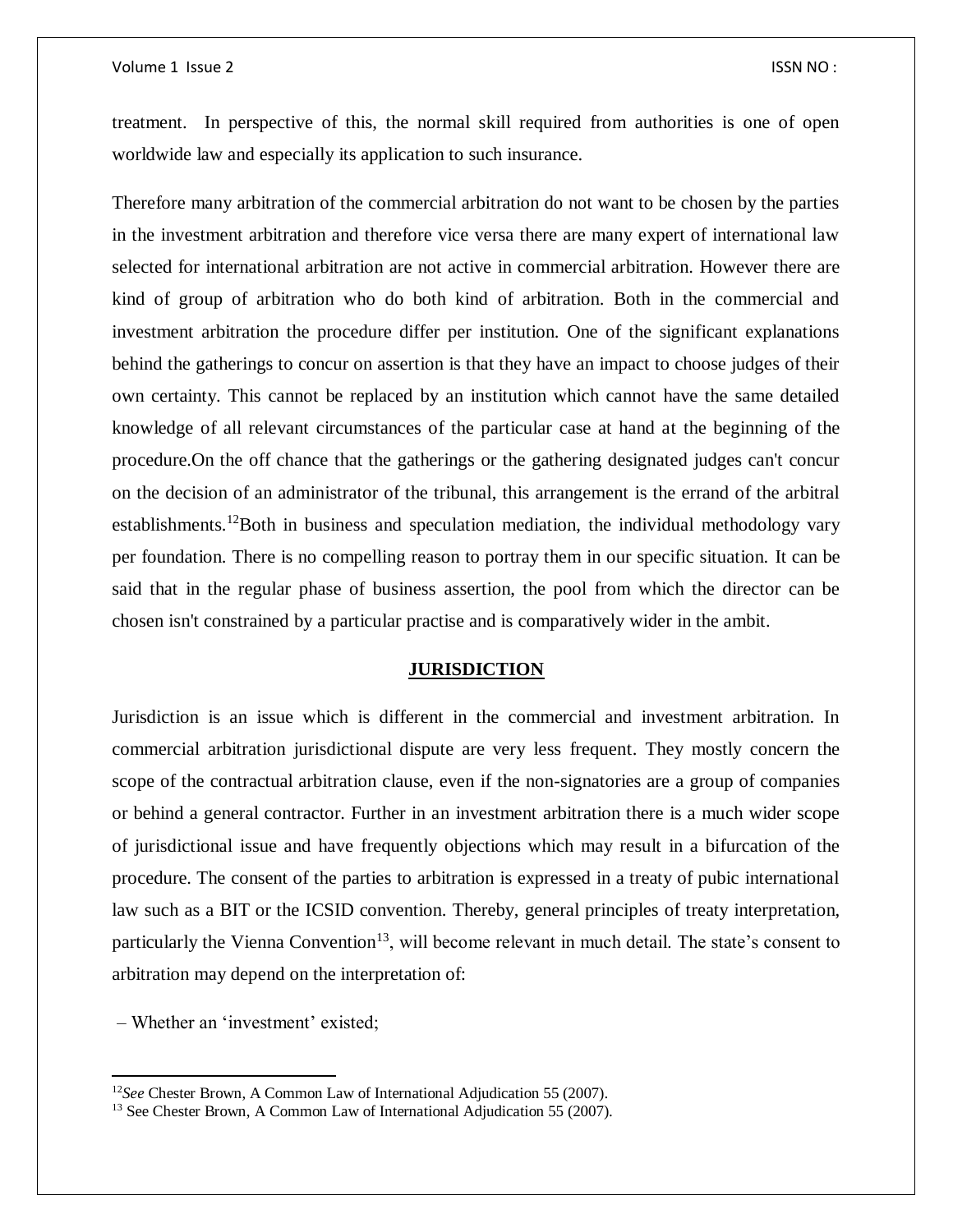–or, then again whether the Claimant is a national of the charged home state, regularly as an organization which has been made there by the mother organization for the main reason this new home state has a BIT with the respondent state;

– or whether a national of that home state really owns and/or controls the allegedly expropriated company. <sup>14</sup>

## **CONFIDENTIAL OR TRANSPARENCY**

A traditional reason often mentioned for the choice of commercial arbitration over court procedures is that arbitration is confidential. And this seems still to be an important consideration for many private enterprises today. For investment arbitration, we have a mixed picture in that context. The traditional instruments such as the ICSID Convention and most BITs say little or nothing on whether the proceedings and awards shall be treated as confidential. But nowadays, today, verylittle confidentiality is left in investment arbitration.While ICSID still needs and regularly asks for the agreement of the parties for a publication of the award in a case, irrespective of the answer of the parties, almost all awards are published. The same is true for awards in investment arbitrations under the other rulesmentioned such as those of the ICC, the LCIA or national arbitral institutions. They are distributed in one of the many wellsprings of data we now have on the web for the most part without a distinguishing proof of the source. One can simply guess that social occasions, law workplaces or individuals give the information, since they consider that this serves their interests some way or another. Regardless of the legitimate circumstance, great reasons can be and have been submitted for a more noteworthy straightforwardness in venture assertion, since it concerns interests of a state who thusly speaks to people and society.The claims of their constituency and non-governmental groups to be informed and be able to provide an input is thus understandable.The latest advance toward this path is the better and brighter US Model BIT simply distributed in April of this current year. While it gives the gatherings of the discretion the decision between ICSID, it's Additional Facility Rules, and the UNCITRAL Rules or the tenets of some other arbitral organization on

 $\overline{a}$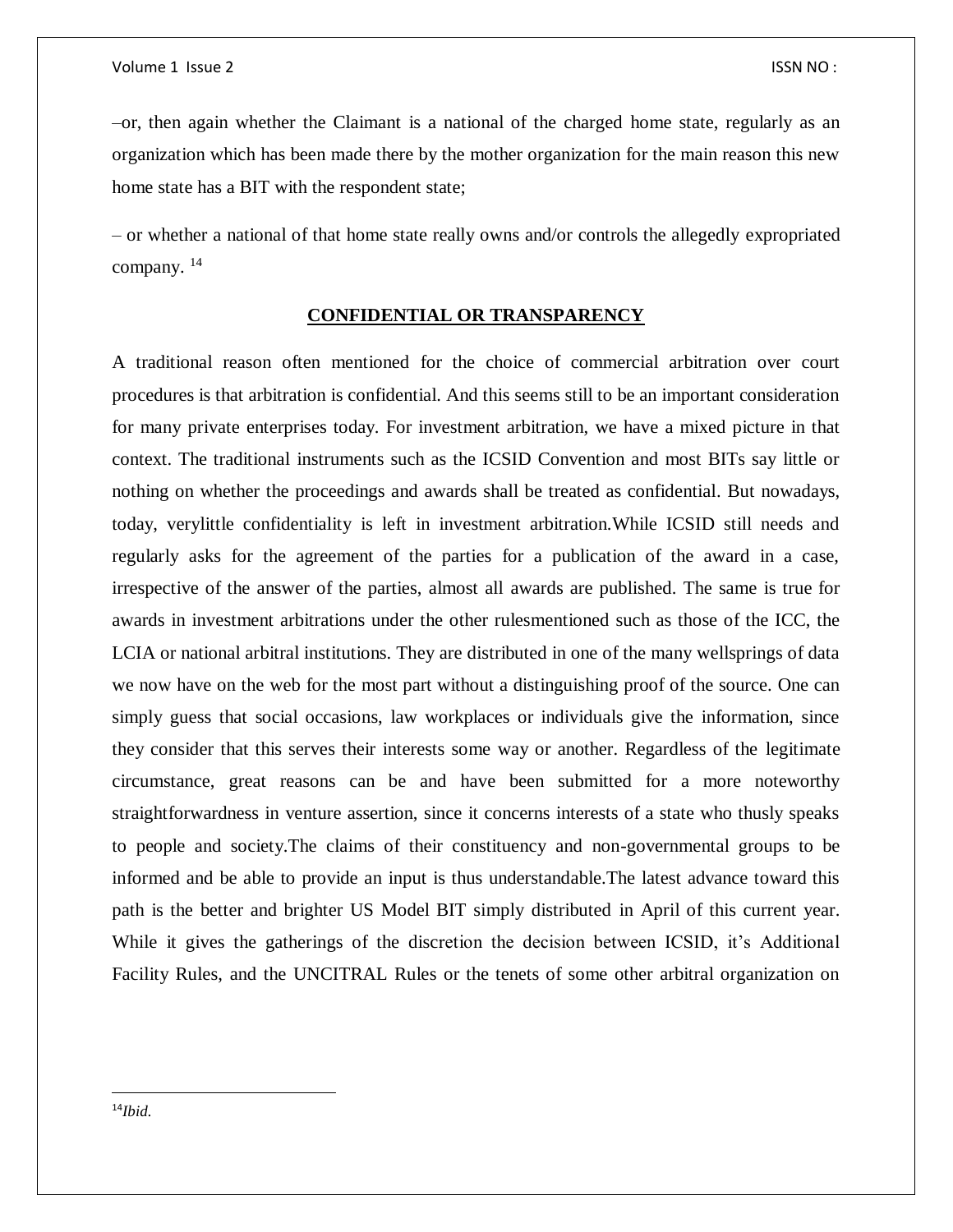which the gatherings concur, for these it gives in its Article 29 that all dedications, minutes, requests, hearings, and honours of the tribunal might be interested in people in general. <sup>15</sup>

#### **CONCLUSION**

Household assertion laws in numerous nations be they mechanical, developing and underdeveloped nations, still offer much opportunity to get better. This may especially be so for those nations which just as of late have turned out to be real players in worldwide exchange. Building up the law, be that as it may, isn't sufficient. As we see shape the training in numerous locales, the considerably more troublesome errand will be to influence the national court frameworks to fit for actualizing the New York Convention and managing present day intervention.<sup>16</sup>

The institutional standards utilized for business assertion have, in general interims, been rethought and amended keeping in mind the end goal to consider new encounters from their down to earth usage. This procedure will and should proceedas to the process of mediation, a portion of the feedback as of late will proceed and change the situation. By and by, one of the discussions in such manner is the OECD Roundtable on Freedom of Investment with a particular concentrate on speculator state debate settlement.

This field is considerably more presented to the national and worldwide political condition which changes as often as possible changes of government Business and Investment Arbitration: How Different are they Today or, on the other hand of the political structures in states will, for justifiable reasons, prompt clashes with remote speculators and afterward to question and mediations. States will keep on need and attempt to draw in remote speculation. They might be fruitful in such endeavours if they give some legitimate security to such speculations including the alternative for the settlement of question. In any case, then again, as in business discretion, parties who have been on the losing side in various interventions will see the blame in the framework instead of in their own particular direct.

<sup>&</sup>lt;sup>15</sup>Seehttp://www.arbitrationicca.org/media/4/20743713842706/media113644853030910bckstiegel\_lalive\_lectureoff print.pdf. 16*Ibid.*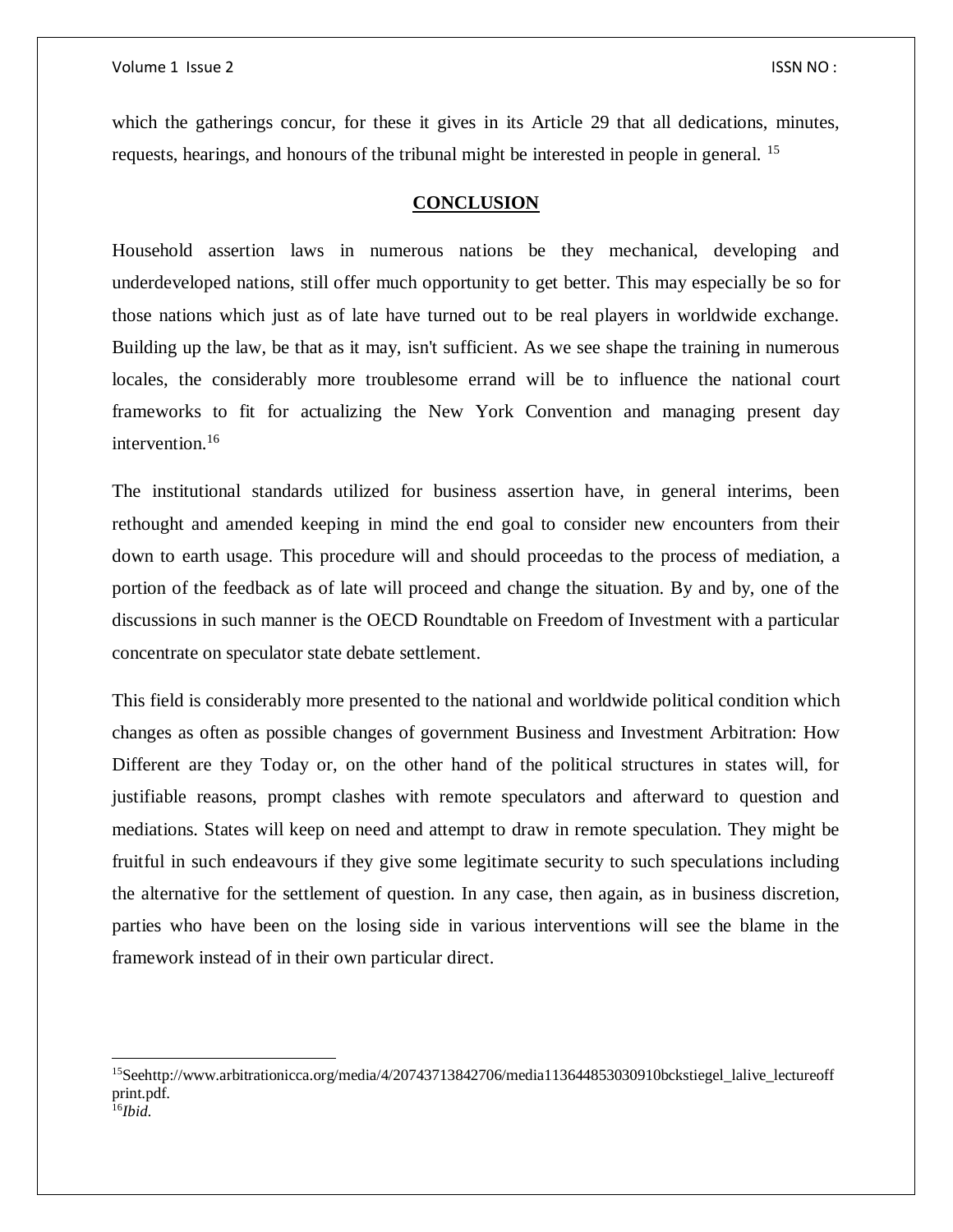### **SUGGESTIONS**

The investment arbitration agreement may also provide for an *ad hoc* arbitration (the absence of an arbitration institution that administrates the proceedings). Typically, such *ad hoc* arbitrations are governed by the **[UNCITRAL Arbitration Rules](https://uncitral.org/pdf/english/texts/arbitration/arb-rules-revised/arb-rules-revised-2010-e.pdf)**. It is said that UNCITRAL *ad hoc* arbitrations are less expensive than ICSID proceedings, although statistics simply do not support this statement.

Frequently, investors are provided a choice of the arbitral institution they would like to entrust with administering their dispute. This choice depends upon the terms of the arbitration agreement upon which the dispute is brought.

# **Duration of Investment Arbitrations**

The average investment arbitration takes slightly over three years. According to the ICSID's statistics, in 2015 the average arbitration (between the date of an arbitral tribunal's constitution to its conclusion) lasted "on average, 39 months." The longest continuing ICSID dispute in history continued over a span of nineteen years, but this was truly exceptional and involved the constitution of two separate arbitral tribunals.

There are no appeals of investment arbitration awards, although the arbitral rules under which they are brought do provide limited grounds for the annulment or setting aside of an arbitral award.

For instance, the ICSID Rules allow for the annulment of an award if:

– the Tribunal was not properly constituted; – the Tribunal has manifestly exceeded its powers; – there was corruption on the part of a member of the Tribunal; – there has been a serious departure from a fundamental rule of procedure; or – that the award has failed to state the reasons on which it is based.

# **How the cost of Investment Arbitration is borne out**

The significant cost of investment arbitration prevents many foreign investors from relying upon it. [According to one review,](https://www.international-arbitration-attorney.com/wp-content/uploads/2016/10/Costs-Study-Master-Table.pdf) average claimant costs were USD 4,437,000 and average respondent costs were USD 4,559,000 for investment arbitrations, while average tribunal costs were USD 746,000.

The parties must cover the expenses of the arbitral tribunal, the arbitration institution, the experts' fees and the legal fees of the counsels. Some specialized arbitration law firms, called "arbitration boutiques", provide legal services for investment arbitrations at more competitive legal fees, which can reduce the overall cost. [Aceris](https://www.acerislaw.com/) is an example of such a boutique.

If a party has difficulties covering the costs of the arbitration, there is also a possibility to obtain funding from [Third Party Funders,](https://www.international-arbitration-attorney.com/third-party-funders-international-arbitration/) who provide funds to pursue investment arbitrations in return for a stake in the financial outcome of the case. Obtaining third-party funding is a difficult and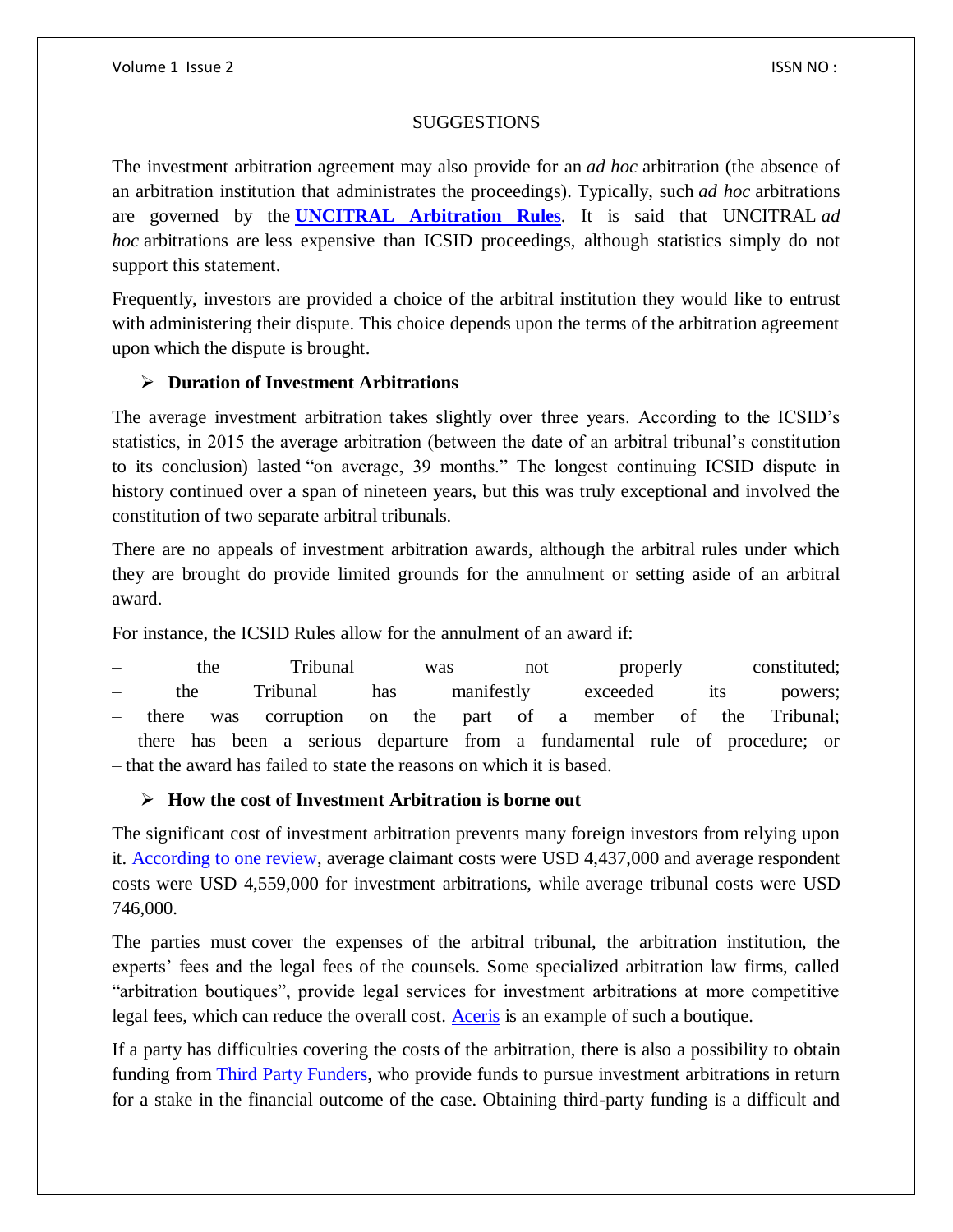time-intensive process, however, and it is only provided for what appear to be the strongest cases.

 $\triangleright$  The Arbitral Tribunal

The selection of an arbitral tribunal for an investment arbitration is perhaps the most critical step in the process. Some arbitrators are known for adopting "*pro-State*" or "*pro-investor*" positions, and many appear repeatedly in investment arbitrations.

Investment arbitrators have been decried as a "*small, secret, clubby*" group of "*grand old men*", but more women arbitrators are appearing in investment arbitrations today. While Parties in ICSID arbitrations are free to choose from arbitrators from the **ICSID Panel of Arbitrators**, they are not required to do so, and Parties are generally free to choose whomever they wish, subject to certain requirements regarding nationality and qualifications.

Enforcement of Investment Arbitration Awards

The **ICSID** Convention provides the rules for the enforcement of international investment awards that host States are bound to respect (Articles 53 to 55 of the [ICSID Convention\)](https://icsid.worldbank.org/en/Pages/icsiddocs/ICSID-Convention.aspx). According to the ICSID Convention, "*Each Contracting State shall recognize an award rendered pursuant to this Convention as binding and enforce the pecuniary obligations imposed by that award within its territories as if it were a final judgment of a court in that State."* 

If the host State is not a party to the ICSID Convention, then enforcement of the award is carried out in accordance with the Convention [on the Recognition and Enforcement of Foreign Arbitral](https://uncitral.org/pdf/english/texts/arbitration/NY-conv/XXII_1_e.pdf)  [Awards](https://uncitral.org/pdf/english/texts/arbitration/NY-conv/XXII_1_e.pdf) of 1958. According to this Convention the awards of [international arbitrators](https://www.international-arbitration-attorney.com/find-international-arbitrators/) can be enforced in over 150 countries (approximately 3/4 of countries on earth).

 $\triangleright$  Success Rate of Investment Arbitration

According to studies, Claimants win some or all of their claims approximately 41% of the time. Respondents (States) win approximately 59% of the time, with roughly one-quarter of claims being dismissed for lack of jurisdiction.

Whereas the average claim is for just under USD 500 million, the average award is for only USD 76 million, suggesting that many initial claims are greatly exaggerated. Purely speculative claims have a very low chance of success.

The successful party recovers a portion of their costs in nearly half of all cases, as costs may follow the event in investment arbitration.

 $\triangleright$  Discuss on the Future of Investment Arbitration

Under the head of jurisdiction-

1. Discuss the Corfu Channel case

For Sanctions in International Investment Arbitration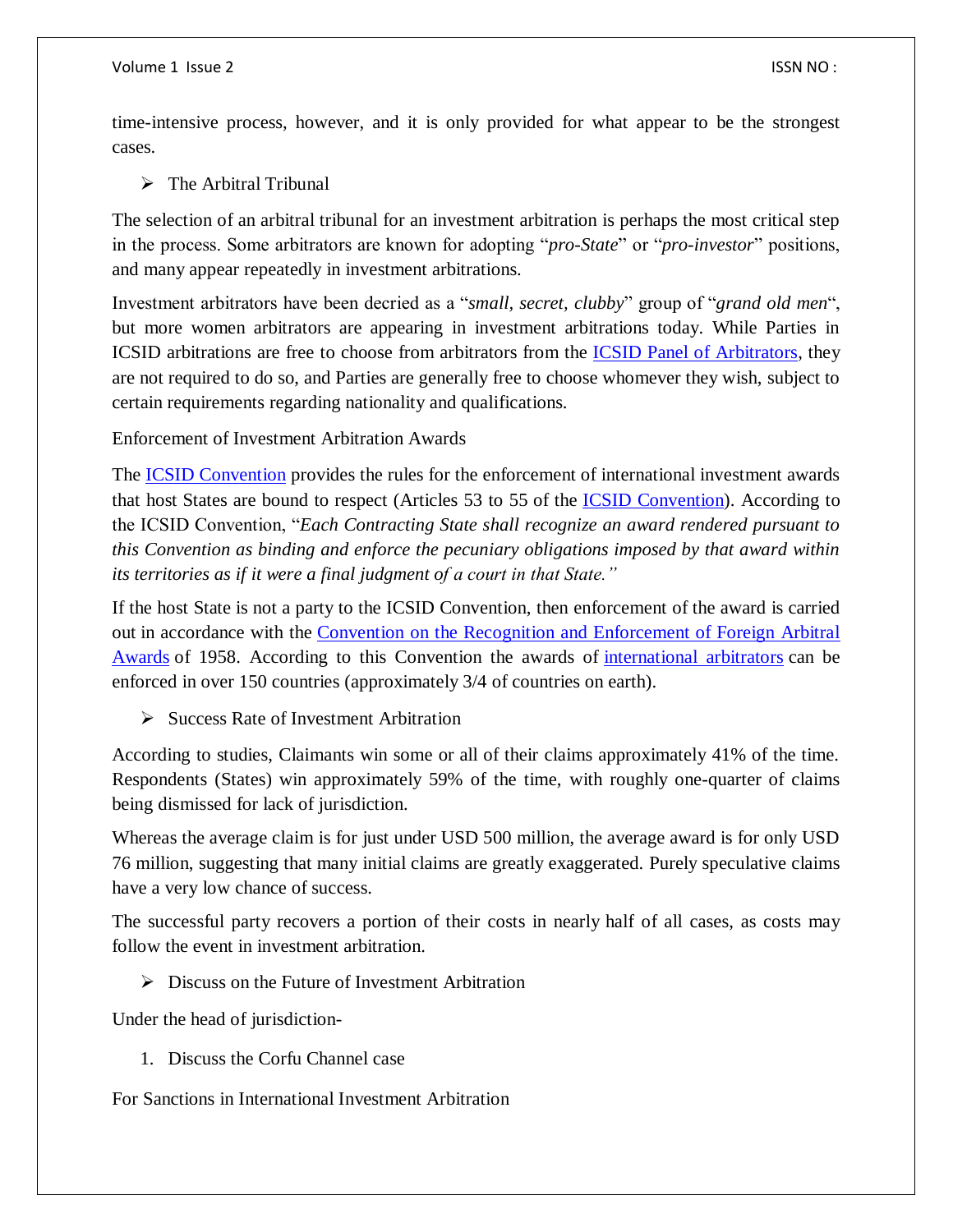### **Discuss recent Investment Disputes and the following points tersely**

It seems that there are no investment arbitration cases involving the recent wave of conclusions of BITs by Iran. There have been a few cases related to investment before the Revolution involving arbitration. For instance, in National Iranian Oil Company v. Ashland Oil Inc. the respondent allegedly refused to pay the crude oil it received due to possible turmoil following the Iranian Revolution. Subsequently, the respondent did not participate in an arbitration proceeding in Iran (the place of arbitration according to the contract) due to the potential dangers for Americans. The National Iranian Oil Company then sought to compel arbitration in Mississippi arguing that commercial impracticability necessitated change of the arbitration forum.

In National Iranian Oil Co. v. Israel the Court of Appeals of Paris agreed with the Iran National Oil Company that the claim was admissible in French Courts due to the denial of justice even when there was no reference to French law in the contract. It also declared that if either party failed to appoint an arbitrator by a certain date it would select one on behalf of the defaulting party.Iran is currently engaged in a controversial dispute over a gas contract it concluded with United Arab Emirates (the "UAE") involving allegations of bribery and corruption. Due to the investment of Iranian nationals in the UAE, Iran and the UAE have not concluded a bilateral investment treaty. The famous 25-year Crescent contract has been concluded with the UAE for the exportation of gas after five years of negotiation finishing in 2001.

According to the contract, Iran is obligated to export 500 million cubic meters of gas to the UAE. The low contract price along with its long-term commitment persuaded the Iranian parliament to enter the scene and call the contract against Iran's national interest. Further investigation of Iran's parliament showed signs of bribery and corruption. In the meantime, Crescent petitioned the International Court of Arbitration claiming breach of contract by Iran. This case is one of the highly politicized investment disputes involving Iran in recent years and as a result, public information is sparse. Based on the available information, if the deal was reached through fraud and bribery, Iran. Article 1493 of France's nouveau code de procedure provides: "The arbitration agreement may, directly or by reference to arbitration rules, appoint the arbitrator or arbitrators or provide a mechanism for their appointment. If a difficulty arises in the constitution of the arbitral tribunal in an arbitration which takes place in France or which the parties have agreed shall be governed by French Procedural law, the most diligent party may, in the absence of a clause to the contrary, apply to the president of the Tribunal de Grande Instance of Paris in accordance with procedures of Article 1457." -petroleum might be able to cancel the contract. In all other cases, Iran cannot invoke its internal law prohibition on the public sector arbitration clause to justify its breach. Recently and after a long legal battle, Iran successfully challenged some of the US Courts decisions rendered against Iran, as violation of the Algiers Accords in Iran-US Claims Tribunal. The Tribunal awarded Iran for expenses it reasonably incurred in the